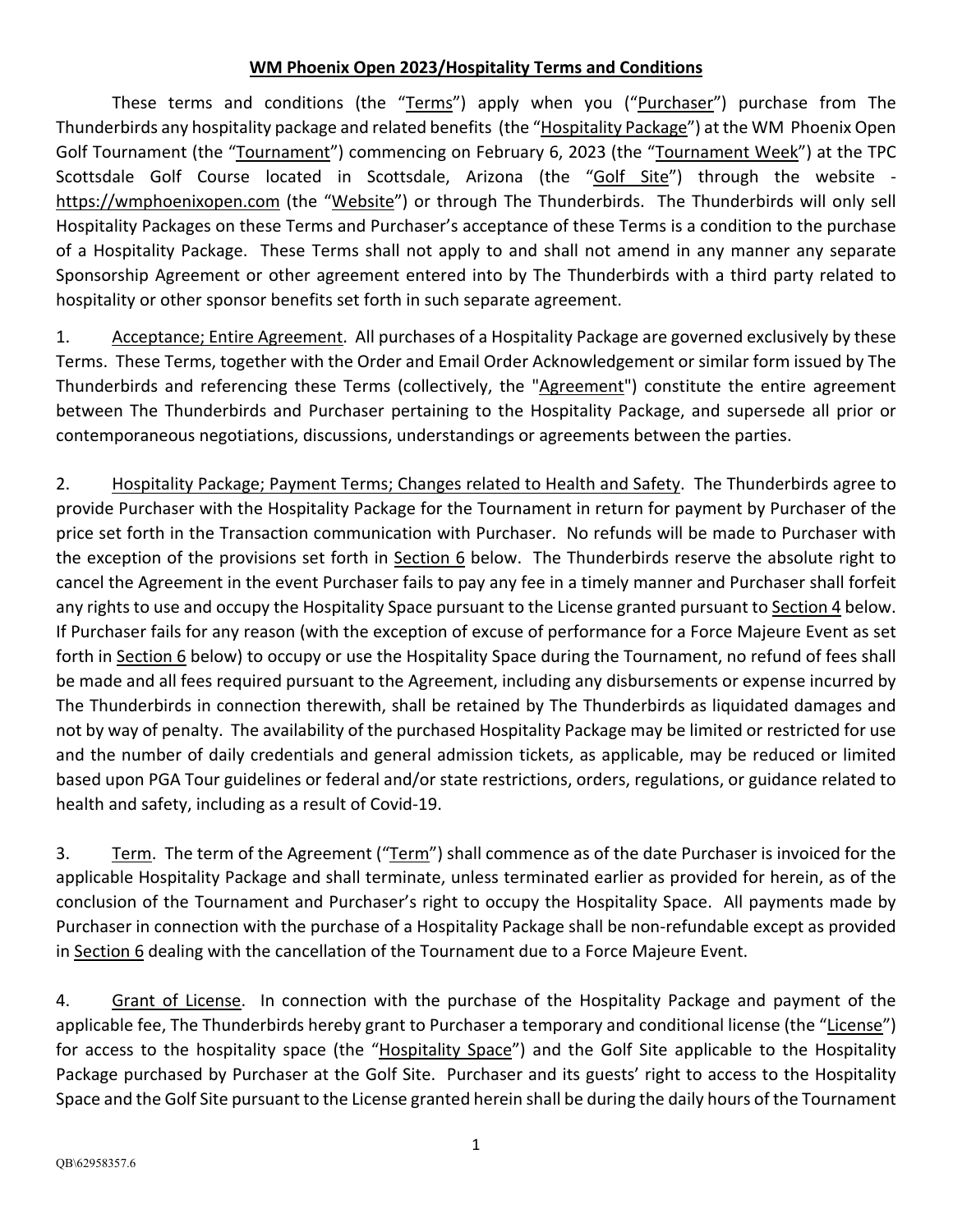Week ("Hours of Occupancy"). Hours of Occupancy are subject to change based upon tee times and TV broadcast times as determined by The Thunderbirds and the PGA Tour. Purchaser and its guests will completely vacate the Hospitality Space and the Golf Site by the end of the Hours of Occupancy. Purchaser acknowledges that access pursuant to the License to the Hospitality Space and the Golf Site is limited to the Hours of Occupancy. The Thunderbirds shall have the right to assign where the Hospitality Space is located at the Golf Site, as applicable, based upon the Hospitality Package purchased by Purchaser. The Thunderbirds shall have the right to control the use and occupancy of the Hospitality Space and all other portions of the Golf Site at all times. In connection with the Hospitality Space and the License granted to Purchaser, Purchaser agrees to (a) comply with the Tournament's ticket and/or wristband policy for all Purchaser's guests; (b) use the Hospitality Space in a safe and peaceful manner; (c) not to cause any disturbance to interfere with other Hospitality Space or other guests' enjoyment of the Tournament; (d) use the Hospitality Space consistent with the degree of decorum and respectful behavior appropriate for a PGA Tour event; and (e) surrender and/or vacate the Hospitality Space, as applicable, at the end of the Term and leave the Hospitality Space and the furnishings in the same condition in which they existed at the date of the commencement of the term (ordinary wear and tear excepted).

5. Use of WMPO Trademarks. Purchaser acknowledges that Purchasershall not use the WM Phoenix Open name or logo, or any other trademark owned by The Thunderbirds for any purpose without the prior written consent of The Thunderbirds.

6. Excuse of Performance (Force Majeure Event). If the Tournament is terminated or cancelled prior to commencement of the Tournament or during the Tournament Week due to a Force Majeure Event, The Thunderbirds shall be excused from performance of the Agreement and the granting of the License for access to the Hospitality Space and the Golf Site. A Force Majeure Event shall mean an event beyond the reasonable control of The Thunderbirds, whether foreseeable or unforeseeable, including an act of God, severe weather, war, act or omission of any government authority, including any order, rule, regulation or advisory that impacts, cancels or limits the playing of the Tournament, disaster, fire, flood, accident or other casualty, strike or threat of strike, civil disorder, act and/or threat of terrorism, curtailment of transportation services or facilities, epidemic, pandemic, quarantine, virus outbreaks, shortages of supplies, power or other infrastructure, or any other event or circumstance not within the control of the Thunderbirds, whether similar or dissimilar to any of the foregoing, making it illegal, impossible or impracticable to hold, or reschedule the Tournament and/or provide the Hospitality Space to Purchaser. Purchaser acknowledges that if the current Covid-19 pandemic results in a cancellation of the Tournament for public health and safety, including due to government order or regulation, and the Tournament is not rescheduled, this shall constitute a Force Majeure Event and the Thunderbirds shall be excused from performance under the Agreement. Purchaser acknowledges that if the Tournament is rescheduled and if the Hospitality Space is provided to Purchaser by The Thunderbirds, then Purchaser shall be obligated to perform its obligations under the Agreement. In the event the Tournament is cancelled prior to the commencement of the Tournament and not rescheduled based upon a Force Majeure Event, Purchaser shall be entitled to a return of the amount paid for the Hospitality Package.

7. No Warranties. No representation, warranties or agreements, oral or written, expressed or implied, have been made by either party hereto with respect to the Agreement, the Hospitality Package or the Hospitality Space, except as are expressly stated herein. Although the Hospitality Space and the food and beverage services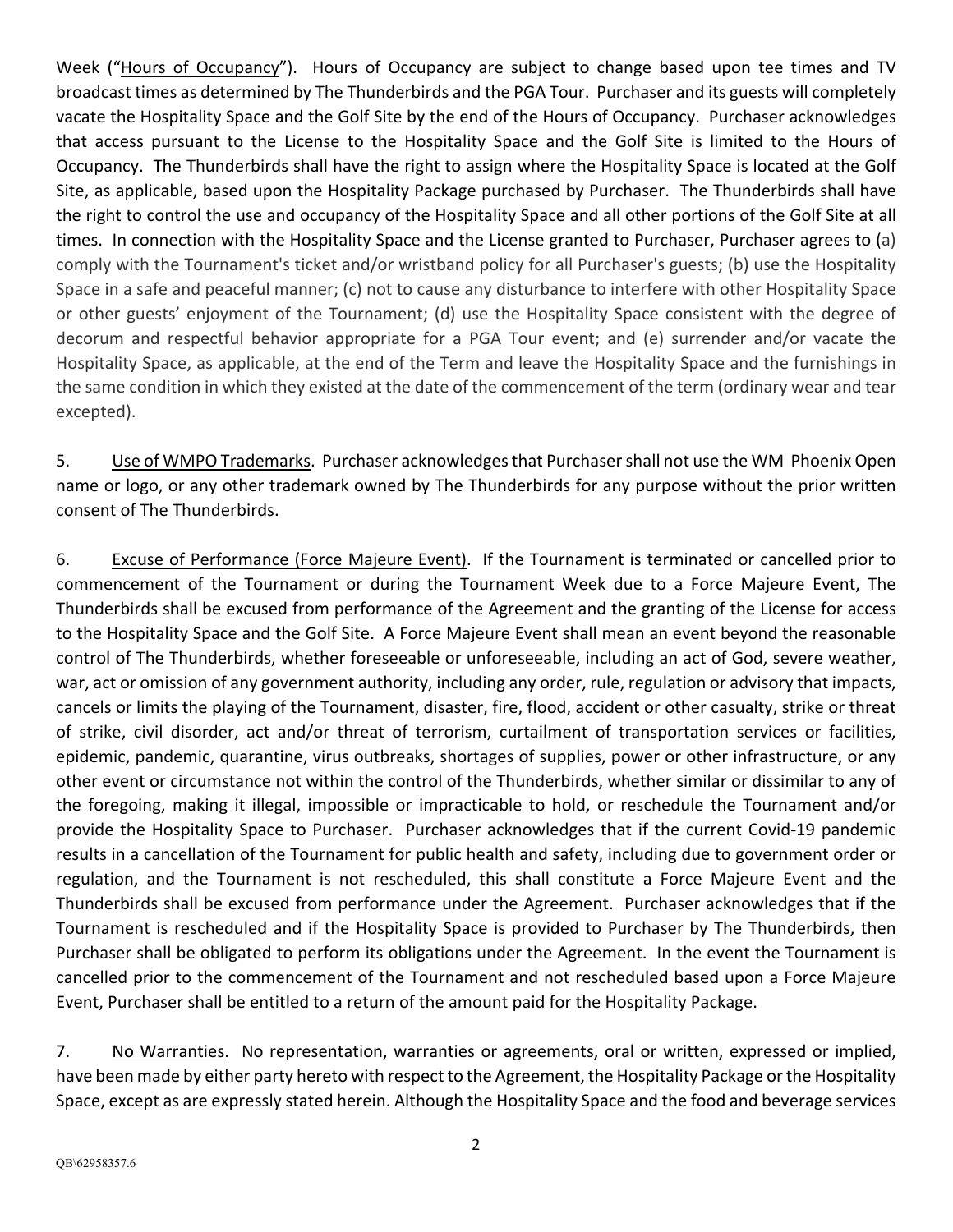provided to Purchaser pursuant to the Agreement are obtained from sources believed to be reliable, they are provided "as is", with no warranty, including, but not limited to, a warranty of merchantability or fitness for any particular purpose.

8. Remedies. In the event of any breach of the Agreement by The Thunderbirds, the Purchaser's sole and exclusive remedy shall not exceed the amount paid for the Hospitality Package. Neither party shall be liable for any incidental or consequential damages resulting from the breach of the other party hereunder. The Thunderbirds will not be responsible for any costs of collection, including legal fees and costs and Purchaser will reimburse The Thunderbirds for any fees paid by The Thunderbirds in connection therewith.

9. Acknowledgements of Covid-19 & Other Risks. Purchaser fully understands that (1) the novel coronavirus commonly known as COVID-19 and any resulting disease is an extremely contagious disease that can lead to severe illness and death, and there is an inherent danger and risk of exposure to COVID-19 in any place where people are present; (2) no health and safety policies, assessments, precautions and/or protocols that will be implemented from time to time at the Tournament and Golf Site by local, state and federal governmental agencies; the Thunderbirds, PGA Tour, and/or TPC Scottsdale can eliminate the risk of exposure to COVID-19; (3) while people of all ages and health conditions can be and have been adversely affected by COVID-19, according to the Center for Disease Control and Prevention (CDC) and other public health authorities (i) people with certain underlying medical conditions are or may be especially vulnerable, and (ii) the risk of severe illness from the contraction of COVID-19 increases steadily with age, and contracting COVID-19 can result in the further transmission of COVID-19 to Purchaser's family members, and other persons in proximity to Purchaser; and (4) exposure to COVID-19 can result in subsequent quarantine, illness, disability, other short-term and long-term physical and/or mental health effects, and/or death, regardless of age or health condition at the time of exposure and/or infection.

10. Wavier/Indemnification. Purchaser waives any and all claims and Purchaser shall fully indemnify, hold harmless and defend (collectively "indemnify" and "indemnification") The Thunderbirds and its directors, officers, employees, agents, representatives and affiliates (collectively, "The Thunderbirds Indemnified Parties") from and against all claims, demands, actions, lawsuits, damages, liabilities, losses, settlements, judgements, costs and expenses (including but not limited to reasonable attorney's fees and costs), whether or not involving a third party claim, which arises out of or relates to: (i) any breach of any representation or warranty of Purchaser contained in the Agreement, (ii) any breach or violation of any covenant or other obligation or duty of Purchaser under the Agreement or under applicable law, (iii) any injury or damage occurring in or about the Hospitality Space (with the exception of any injury or damage which is directly attributed to the gross negligence or willful or wanton misconduct of The Thunderbirds Indemnified Parties, or (iv) any breach or default on the part of Purchaser in the performance of any covenant to be performed pursuant to the Agreement, or under applicable law, except to the extent caused by the gross negligence or willful or wanton misconduct of any of The Thunderbirds Indemnified Parties. Purchaser assumes all risk and liability for the use and the operation of the Hospitality Space (including the risks related to Covid-19 as provided in Section9) and the loss or damage of Purchaser's personal property arising from any action attributable to Purchaser, its agents, employees, or other persons invited or admitted to the Hospitality Space by Purchaser. Purchaser acknowledges that The Thunderbirds are not responsible for Purchaser's property or the property of others.